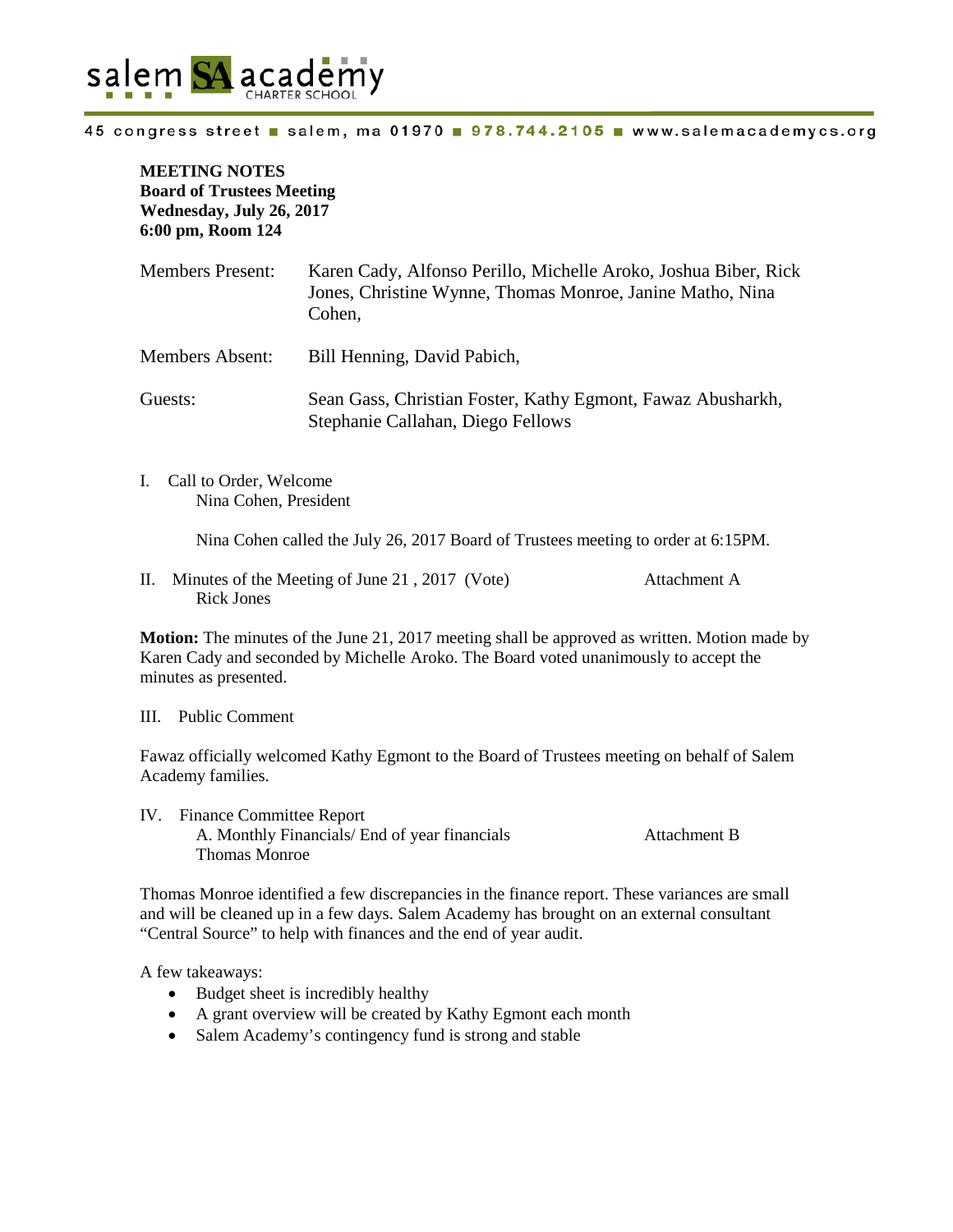

## 45 congress street salem, ma 01970 978.744.2105 www.salemacademycs.org

V. New Business

Annual Report (Vote) Attachment C Kathy Egmont shared the Annual Report for the 2016-2017 school year with the Board of Trustees. She gave an overview of this report and fielded questions from Members.

**Motion:** The 2016-2017 Annual Report shall be approved as written. Motion made by Thomas Monroe and seconded by Karen Cady. The Board voted unanimously to accept the Annual Report as presented, with edits by the Head of the Board.

Charter Renewal Process Attachment D Kathy Egmont

Kathy Egmont outlined three major questions that charter schools answer in their charter renewal applications.

- Faithfulness to the mission
- Whether the school has had academic success
- Organizational viability

There are also three major steps in the charter renewal process

- Schools can start their charter renewal application after March during the third year of the current charter
	- o Filling out the application
	- o Accumulation of backup of evidence
- Inspection teams are then sent out for school visits for 2-3 days
	- o Class visits
	- o Focus groups
	- o Interviews
- The inspection team report is sent back to the charter school before a final report is sent to the commissioner
	- o A dialog between inspectors and charter school staff ensues
	- o Conflicts are discussed

Kathy followed this summary with a detailed outline of how Salem Academy staff will prepare for and process the charter renewal starting next year.

Board Members: Financial, Conflict of Interest reports for DESE. Due September 1, 2017

VI. Head of School Report **Attachment E** Stephanie Callahan / Sean Gass

Salem Academy continues with its safe and supportive services program. A recent dissemination grant to share out this information with partner schools was not awarded to Salem Academy. That does not mean dissemination on safe and supportive schools will cease. Salem Academy still plans on sharing the information gathered and best practices on the safe and supportive work that we have done.

Stephanie Callahan reported that all students received passing grades in the Lower School, some with the help of summer school. She explained that historically, assessing students seemed to be harsher than other schools and because of that, the administration has changed policy to be more flexible and understanding for students that may just need a week or two of summer school to catch up to a passing grade.